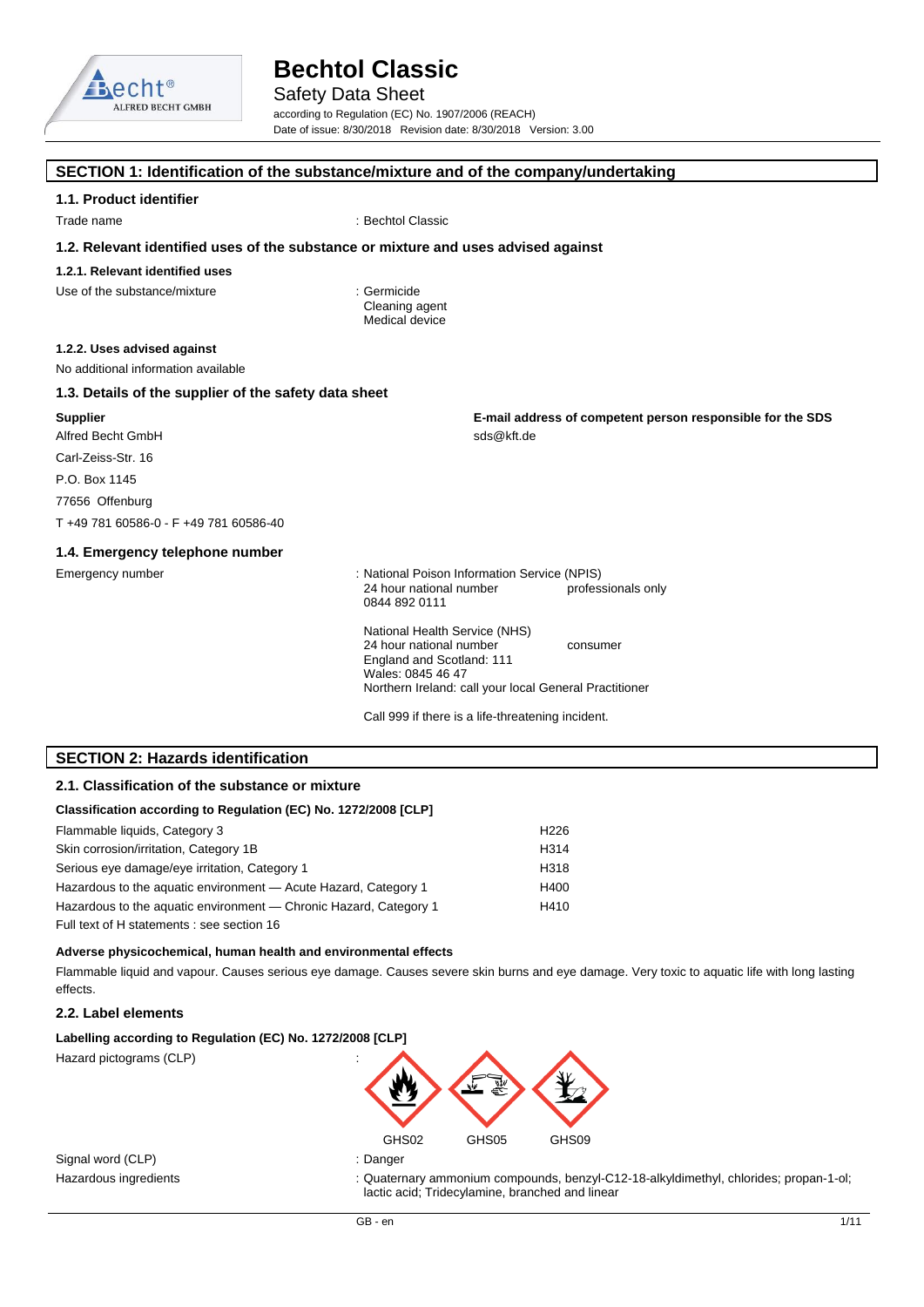# Safety Data Sheet

according to Regulation (EC) No. 1907/2006 (REACH)

| Hazard statements (CLP)                    | : H226 - Flammable liquid and vapour.<br>H314 - Causes severe skin burns and eye damage.<br>H410 - Very toxic to aquatic life with long lasting effects.                                                                                                                                                                                                                                                                                                                                                                                                               |
|--------------------------------------------|------------------------------------------------------------------------------------------------------------------------------------------------------------------------------------------------------------------------------------------------------------------------------------------------------------------------------------------------------------------------------------------------------------------------------------------------------------------------------------------------------------------------------------------------------------------------|
| Precautionary statements (CLP)             | : P210 - Keep away from heat, hot surfaces, sparks, open flames and other ignition sources.<br>No smoking.<br>P280 - Wear protective gloves, protective clothing, eye protection, face shield.<br>P303+P361+P353 - IF ON SKIN (or hair): Take off immediately all contaminated clothing.<br>Rinse skin with water or shower.<br>P305+P351+P338 - IF IN EYES: Rinse cautiously with water for several minutes. Remove<br>contact lenses, if present and easy to do. Continue rinsing.<br>P310 - Immediately call a POISON CENTER, a doctor.<br>P391 - Collect spillage. |
| $\bigcap \bigcap \bigcap \{1, \ldots, n\}$ |                                                                                                                                                                                                                                                                                                                                                                                                                                                                                                                                                                        |

#### **2.3. Other hazards**

This substance/mixture does not meet the PBT criteria of REACH regulation, annex XIII This substance/mixture does not meet the vPvB criteria of REACH regulation, annex XIII

# **SECTION 3: Composition/information on ingredients**

### **3.1. Substances**

#### Not applicable

#### **3.2. Mixtures**

| Name                                                                      | <b>Product identifier</b>                                                   | %           | <b>Classification according to</b><br><b>Regulation (EC) No.</b><br>1272/2008 [CLP]                                                    |
|---------------------------------------------------------------------------|-----------------------------------------------------------------------------|-------------|----------------------------------------------------------------------------------------------------------------------------------------|
| propan-1-ol                                                               | (CAS-No.) 71-23-8<br>(EC-No.) 200-746-9<br>(EC Index-No.) 603-003-00-0      | $>=10 - 20$ | Flam. Lig. 2, H225<br>Eye Dam. 1, H318<br>STOT SE 3, H336                                                                              |
| Tridecylamine, branched and linear                                        | (CAS-No.) 86089-17-0<br>(EC-No.) 289-185-9                                  | $>= 5 - 10$ | Acute Tox. 4 (Oral), H302<br>Skin Corr. 1B, H314<br>Eye Dam. 1, H318<br>Aquatic Acute 1, H400 (M=10)<br>Aquatic Chronic 1, H410 (M=10) |
| Quaternary ammonium compounds, benzyl-C12-18-<br>alkyldimethyl, chlorides | (CAS-No.) 68391-01-5<br>(EC-No.) 269-919-4                                  | $>=2.5 - 5$ | Acute Tox. 4 (Oral), H302<br>Skin Corr. 1B, H314<br>Aquatic Acute 1, H400<br>Aquatic Chronic 1, H410                                   |
| lactic acid                                                               | (CAS-No.) 79-33-4<br>(EC-No.) 201-196-2<br>(REACH-no) 01-2119474164-39-xxxx | $>=1 - 2.5$ | Skin Irrit. 2, H315<br>Eye Dam. 1, H318                                                                                                |

Full text of H-statements: see section 16

| <b>SECTION 4: First aid measures</b>   |                                 |
|----------------------------------------|---------------------------------|
| 4.1. Description of first aid measures |                                 |
| First-aid measures general             | : Call a physician immediately. |

| 4.2. Most important symptoms and effects, both acute and delayed |                                                                                                                                                         |  |
|------------------------------------------------------------------|---------------------------------------------------------------------------------------------------------------------------------------------------------|--|
| First-aid measures after ingestion                               | : Rinse mouth. Do not induce vomiting. Call a physician immediately.                                                                                    |  |
| First-aid measures after eye contact                             | : Rinse cautiously with water for several minutes. Remove contact lenses, if present and<br>easy to do. Continue rinsing. Call a physician immediately. |  |
| First-aid measures after skin contact                            | : Rinse skin with water/shower. Take off immediately all contaminated clothing. Call a<br>physician immediately.                                        |  |
| First-aid measures after inhalation                              | : Remove person to fresh air and keep comfortable for breathing.                                                                                        |  |
|                                                                  |                                                                                                                                                         |  |

| Symptoms/effects after skin contact | :Burns.                   |
|-------------------------------------|---------------------------|
| Symptoms/effects after eye contact  | : Serious damage to eyes. |

# Symptoms/effects after ingestion : Burns.

# **4.3. Indication of any immediate medical attention and special treatment needed**

Treat symptomatically.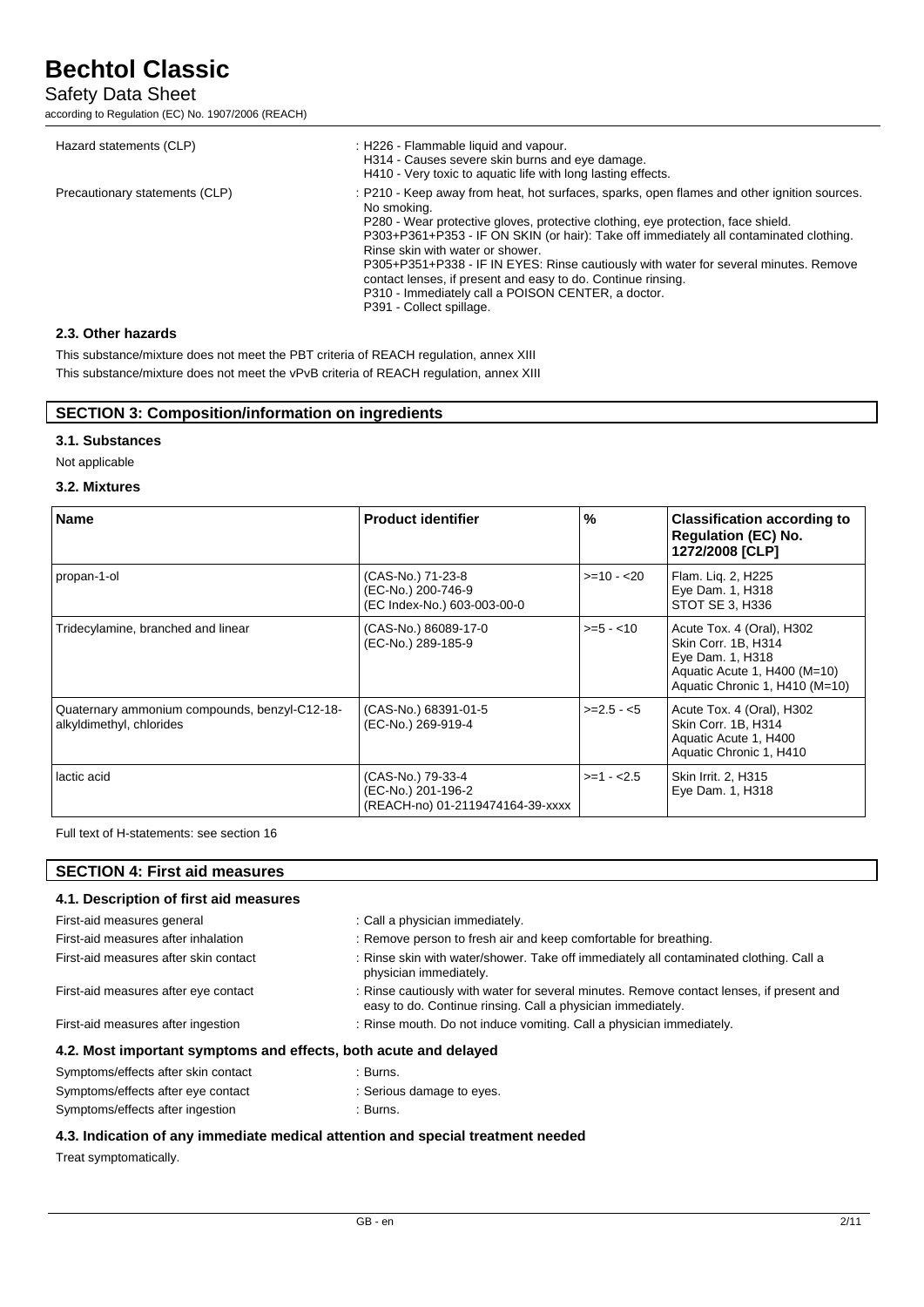# Safety Data Sheet

according to Regulation (EC) No. 1907/2006 (REACH)

| <b>SECTION 5: Firefighting measures</b>                    |                                                                                                                                             |  |  |
|------------------------------------------------------------|---------------------------------------------------------------------------------------------------------------------------------------------|--|--|
| 5.1. Extinguishing media                                   |                                                                                                                                             |  |  |
| Suitable extinguishing media                               | : Water spray. Dry powder. Foam. Carbon dioxide.                                                                                            |  |  |
| Unsuitable extinguishing media                             | : Strong water jet.                                                                                                                         |  |  |
| 5.2. Special hazards arising from the substance or mixture |                                                                                                                                             |  |  |
| Fire hazard                                                | : Flammable liquid and vapour.                                                                                                              |  |  |
| Hazardous decomposition products in case of fire           | : Toxic fumes may be released. Carbon dioxide. Carbon monoxide. Hydrogen chloride.<br>Nitrogen oxides.                                      |  |  |
| 5.3. Advice for firefighters                               |                                                                                                                                             |  |  |
| Protection during firefighting                             | : Do not attempt to take action without suitable protective equipment. Self-contained<br>breathing apparatus. Complete protective clothing. |  |  |
| Other information                                          | : Do not allow run-off from fire fighting to enter drains or water courses. Disposal must be<br>done according to official regulations.     |  |  |

| <b>SECTION 6: Accidental release measures</b> |  |  |
|-----------------------------------------------|--|--|
|                                               |  |  |

# **6.1. Personal precautions, protective equipment and emergency procedures**

| 6.1.1. For non-emergency personnel |                                                                                                                                                                |
|------------------------------------|----------------------------------------------------------------------------------------------------------------------------------------------------------------|
| Emergency procedures               | : Ventilate spillage area. No open flames, no sparks, and no smoking. Avoid contact with<br>skin and eyes. Do not breathe mist, vapours, spray.                |
| 6.1.2. For emergency responders    |                                                                                                                                                                |
| Protective equipment               | : Do not attempt to take action without suitable protective equipment. For further information<br>refer to section 8: "Exposure controls/personal protection". |
| 6.2. Environmental precautions     |                                                                                                                                                                |

Prevent entry to sewers and public waters. Avoid sub-soil penetration. Notify authorities if product enters sewers or public waters.

# **6.3. Methods and material for containment and cleaning up**

| For containment         | : Collect spillage.                                                                                                                                                                                             |
|-------------------------|-----------------------------------------------------------------------------------------------------------------------------------------------------------------------------------------------------------------|
| Methods for cleaning up | : Take up liquid spill into absorbent material. Notify authorities if product enters sewers or<br>public waters. Take up mechanically (sweeping, shovelling) and collect in suitable<br>container for disposal. |
| Other information       | : Disposal must be done according to official regulations.                                                                                                                                                      |

# **6.4. Reference to other sections**

Information for safe handling. See section 7. Concerning personal protective equipment to use, see section 8. For further information refer to section 13.

| <b>SECTION 7: Handling and storage</b>                            |                                                                                                                                                                                                                                                                                                                                                                                                                                                                                             |  |  |
|-------------------------------------------------------------------|---------------------------------------------------------------------------------------------------------------------------------------------------------------------------------------------------------------------------------------------------------------------------------------------------------------------------------------------------------------------------------------------------------------------------------------------------------------------------------------------|--|--|
| 7.1. Precautions for safe handling                                |                                                                                                                                                                                                                                                                                                                                                                                                                                                                                             |  |  |
| Precautions for safe handling                                     | : Ensure good ventilation of the work station. Keep away from heat, hot surfaces, sparks,<br>open flames and other ignition sources. No smoking. Ground/bond container and receiving<br>equipment. Use only non-sparking tools. Take precautionary measures against static<br>discharge. Flammable vapours may accumulate in the container. Use explosion-proof<br>equipment. Wear personal protective equipment. Avoid contact with skin and eyes. Do not<br>breathe mist, vapours, spray. |  |  |
| Hygiene measures                                                  | : Wash contaminated clothing before reuse. Do not eat, drink or smoke when using this<br>product. Always wash hands after handling the product.                                                                                                                                                                                                                                                                                                                                             |  |  |
| 7.2. Conditions for safe storage, including any incompatibilities |                                                                                                                                                                                                                                                                                                                                                                                                                                                                                             |  |  |
| Technical measures                                                | : Ground/bond container and receiving equipment.                                                                                                                                                                                                                                                                                                                                                                                                                                            |  |  |
| Storage conditions                                                | : Store in a well-ventilated place. Keep cool. Keep container tightly closed. Store locked up.                                                                                                                                                                                                                                                                                                                                                                                              |  |  |
| Information about storage in one common storage<br>facility       | : Keep away from food, drink and animal feeding stuffs.                                                                                                                                                                                                                                                                                                                                                                                                                                     |  |  |

## **7.3. Specific end use(s)**

No additional information available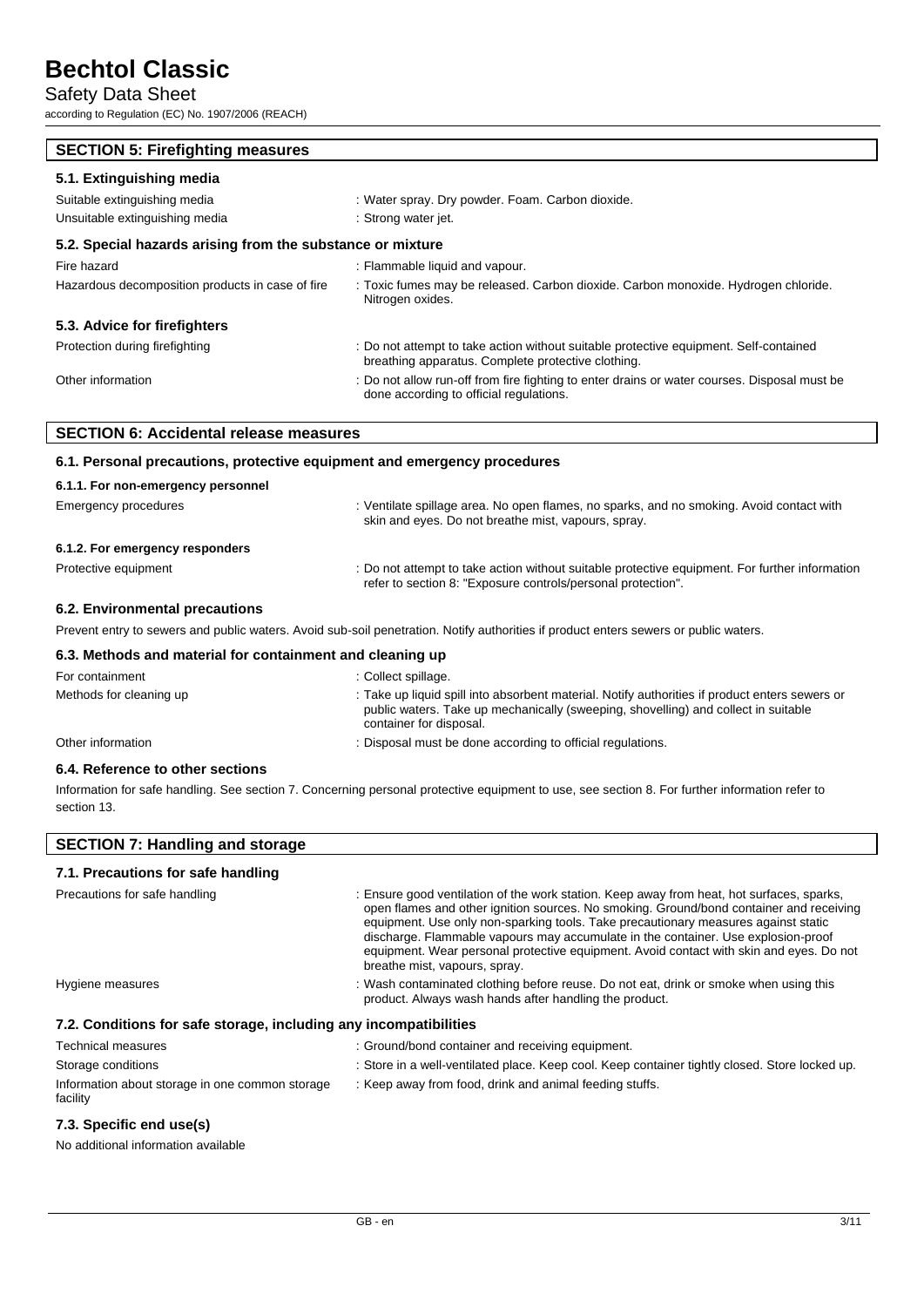# Safety Data Sheet

according to Regulation (EC) No. 1907/2006 (REACH)

## **SECTION 8: Exposure controls/personal protection**

#### **8.1. Control parameters**

| propan-1-ol (71-23-8) |                               |                                                                                                                                                                   |  |
|-----------------------|-------------------------------|-------------------------------------------------------------------------------------------------------------------------------------------------------------------|--|
| United Kingdom        | Local name                    | Propan-1-ol                                                                                                                                                       |  |
| <b>United Kingdom</b> | WEL TWA (mg/m <sup>3</sup> )  | $500$ mg/m <sup>3</sup>                                                                                                                                           |  |
| <b>United Kingdom</b> | WEL TWA (ppm)                 | $200$ ppm                                                                                                                                                         |  |
| United Kingdom        | WEL STEL (mg/m <sup>3</sup> ) | $625$ mg/m <sup>3</sup>                                                                                                                                           |  |
| <b>United Kingdom</b> | WEL STEL (ppm)                | $250$ ppm                                                                                                                                                         |  |
| <b>United Kingdom</b> | Remark (WEL)                  | Sk (Can be absorbed through the skin. The assigned<br>substances are those for which there are concerns that<br>dermal absorption will lead to systemic toxicity) |  |
| <b>United Kingdom</b> | Regulatory reference          | EH40. HSE                                                                                                                                                         |  |

#### **8.2. Exposure controls**

#### **Appropriate engineering controls:**

Ensure good ventilation of the work station. Emergency eye wash fountains and safety showers should be available in the immediate vicinity of any potential exposure.

#### **Hand protection:**

Chemically resistant protective gloves. Nitrile rubber. EN 374. Choosing the proper glove is a decision that depends not only on the type of material, but also on other quality features, which differ for each manufacturer. Please follow the instructions related to the permeability and the penetration time provided by the manufacturer. Gloves must be replaced after each use and whenever signs of wear or perforation appear

#### **Eye protection:**

Sealed safety goggles. EN 166. Emergency eye wash fountains should be available in the immediate vicinity of any potential exposure

#### **Skin and body protection:**

Wear suitable protective clothing. EN 340. EN 13034

#### **Respiratory protection:**

In case of insufficient ventilation, wear suitable respiratory equipment. Wear a self contained breathing apparatus. Filter type: P3. Breathing equipment is only to be used in order to handle the residual risk of short term jobs if all other risk minimizing measures have been carried out e.g. retention and/or local exhaust. . EN 143

### **Environmental exposure controls:**

Avoid release to the environment.

#### **Other information:**

Emergency eye wash fountains should be available in the immediate vicinity of any potential exposure. Separate working clothes from town clothes. Launder separately. Avoid contact with skin and eyes. Do not eat and do not drink during use. Do not eat, drink or smoke when using this product. Always wash hands after handling the product.

### **SECTION 9: Physical and chemical properties**

#### **9.1. Information on basic physical and chemical properties**

| Physical state                             | : Liquid                  |
|--------------------------------------------|---------------------------|
| Colour                                     | : colourless.             |
| Odour                                      | : alcohol odour.          |
| Odour threshold                            | : No data available       |
| рH                                         | $: 9 - 10 (100 q/l)$      |
| Relative evaporation rate (butylacetate=1) | : No data available       |
| Melting point                              | : Not applicable          |
| Freezing point                             | : No data available       |
| Boiling point                              | : No data available       |
| Flash point                                | : 41 °C (DIN EN ISO 3679) |
| Auto-ignition temperature                  | : No data available       |
| Decomposition temperature                  | : No data available       |
| Flammability (solid, gas)                  | : Not applicable          |
|                                            |                           |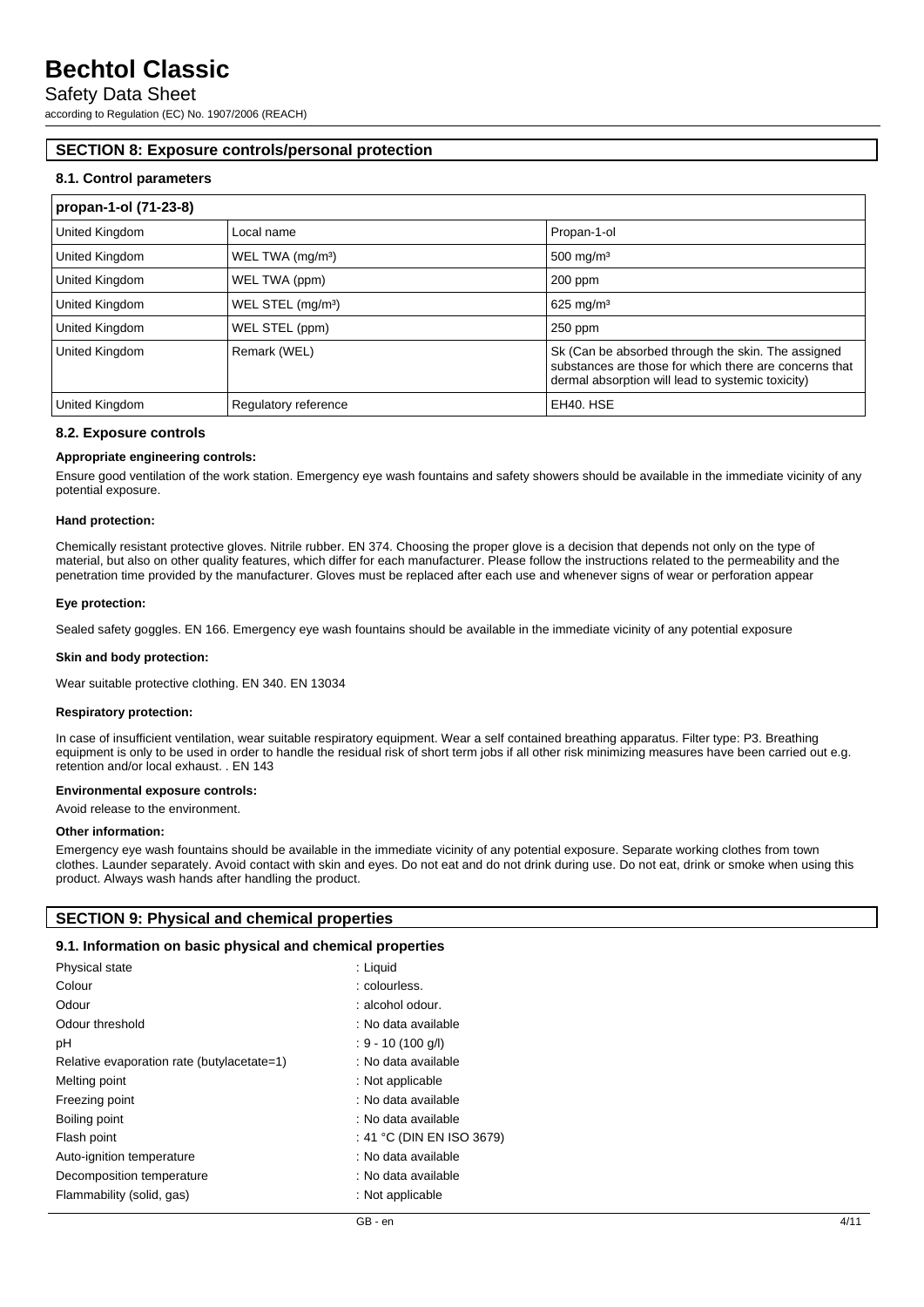# Safety Data Sheet

according to Regulation (EC) No. 1907/2006 (REACH)

| Vapour pressure                  | : No data available         |
|----------------------------------|-----------------------------|
| Relative vapour density at 20 °C | : No data available         |
| Relative density                 | : No data available         |
| Density                          | : 0.97 $q/cm^3$             |
| Solubility                       | : Water: Miscible           |
| Log Pow                          | : Not applicable            |
| Viscosity, kinematic             | : No data available         |
| Viscosity, dynamic               | : No data available         |
| <b>Explosive properties</b>      | : Product is not explosive. |
| Oxidising properties             | : No data available         |
| <b>Explosive limits</b>          | : Not applicable            |

#### **9.2. Other information**

No additional information available

## **SECTION 10: Stability and reactivity**

#### **10.1. Reactivity**

Flammable liquid and vapour.

#### **10.2. Chemical stability**

Stable under normal conditions.

### **10.3. Possibility of hazardous reactions**

No dangerous reactions known under normal conditions of use.

### **10.4. Conditions to avoid**

Avoid contact with hot surfaces. Heat. No flames, no sparks. Eliminate all sources of ignition.

#### **10.5. Incompatible materials**

Acids.

 $\lceil$ 

## **10.6. Hazardous decomposition products**

Under normal conditions of storage and use, hazardous decomposition products should not be produced.

| <b>SECTION 11: Toxicological information</b> |                                                                                     |
|----------------------------------------------|-------------------------------------------------------------------------------------|
| 11.1. Information on toxicological effects   |                                                                                     |
| Acute toxicity (oral)                        | : Not classified (Based on available data, the classification criteria are not met) |
| Acute toxicity (dermal)                      | : Not classified (Based on available data, the classification criteria are not met) |
| Acute toxicity (inhalation)                  | : Not classified (Based on available data, the classification criteria are not met) |
| ATE CLP (oral)                               | 5900 mg/kg bodyweight                                                               |

### **Quaternary ammonium compounds, benzyl-C12-18-alkyldimethyl, chlorides (68391-01-5)**

| LD50 oral rat | $344 \text{ mg/kg}$ |
|---------------|---------------------|

| Tridecylamine, branched and linear (86089-17-0) |                                                                                     |
|-------------------------------------------------|-------------------------------------------------------------------------------------|
| LD50 oral rat                                   | 520 mg/kg (female)                                                                  |
| Skin corrosion/irritation                       | : Causes severe skin burns and eye damage.                                          |
|                                                 | pH: 9 - 10 (100 g/l)                                                                |
| Serious eye damage/irritation                   | : Causes serious eye damage.                                                        |
|                                                 | pH: 9 - 10 (100 g/l)                                                                |
| Respiratory or skin sensitisation               | : Not classified (Based on available data, the classification criteria are not met) |
| Germ cell mutagenicity                          | : Not classified (Based on available data, the classification criteria are not met) |
| Carcinogenicity                                 | : Not classified (Based on available data, the classification criteria are not met) |
| Reproductive toxicity                           | : Not classified (Based on available data, the classification criteria are not met) |
| STOT-single exposure                            | : Not classified (Based on available data, the classification criteria are not met) |
| STOT-repeated exposure                          | : Not classified (Based on available data, the classification criteria are not met) |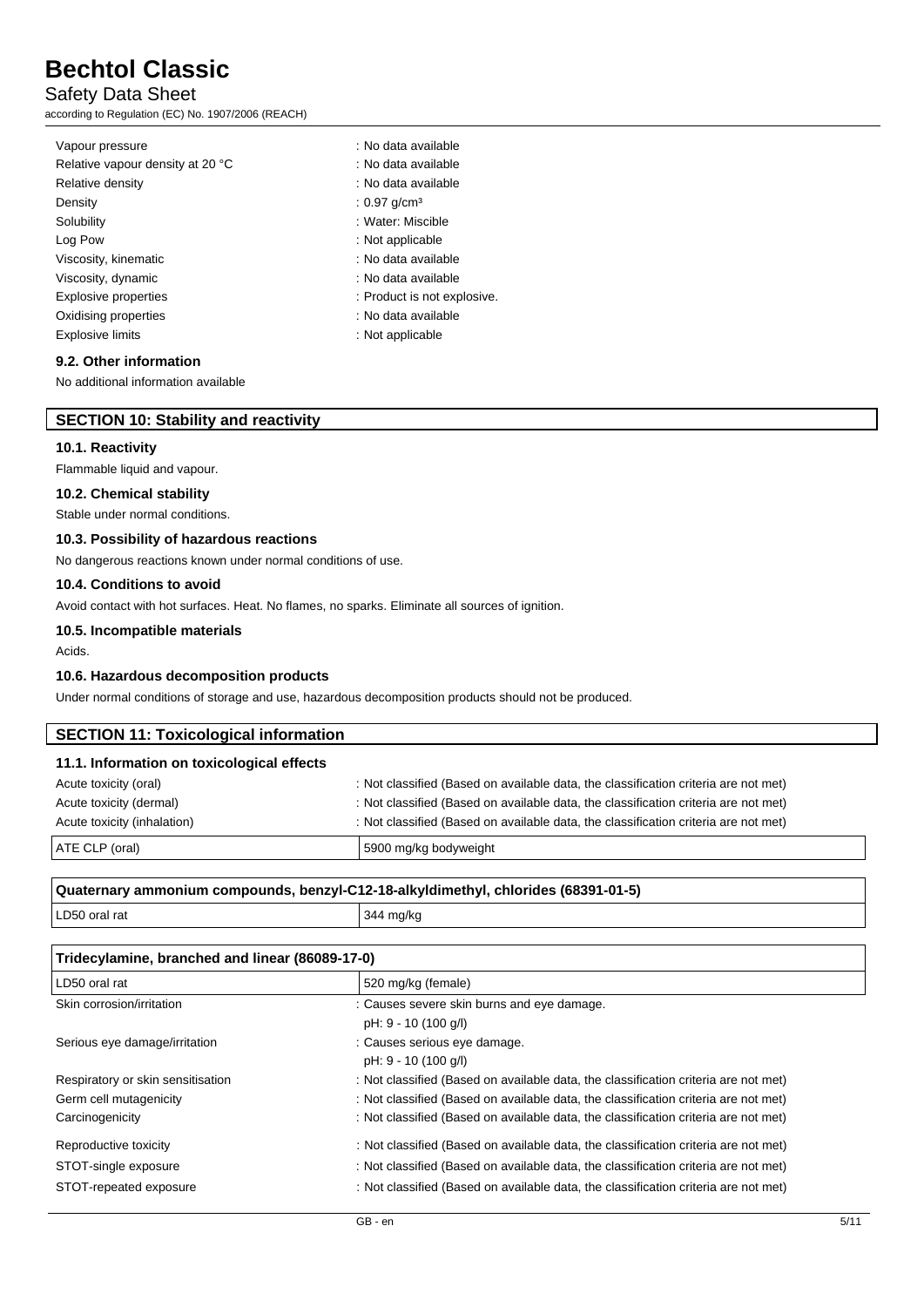# Safety Data Sheet

according to Regulation (EC) No. 1907/2006 (REACH)

Aspiration hazard **in a state of the classified (Based on available data, the classification criteria are not met)** 

| <b>SECTION 12: Ecological information</b>                                          |                                                         |
|------------------------------------------------------------------------------------|---------------------------------------------------------|
| 12.1. Toxicity                                                                     |                                                         |
| Ecology - general                                                                  | : Very toxic to aquatic life with long lasting effects. |
| Acute aquatic toxicity                                                             | : Very toxic to aquatic life.                           |
| Chronic aquatic toxicity                                                           | : Very toxic to aquatic life with long lasting effects. |
| Quaternary ammonium compounds, benzyl-C12-18-alkyldimethyl, chlorides (68391-01-5) |                                                         |
| LC50 fish 1                                                                        | 0.93 mg/l (96h; Oncorhynchus mykiss)                    |

| Tridecylamine, branched and linear (86089-17-0) |                                              |
|-------------------------------------------------|----------------------------------------------|
| LC50 fish 1                                     | 1.26 mg/l (96h; Leuciscus idus)              |
| EC50 Daphnia 1                                  | 0.025 mg/l (48h; Daphnia magna; Read-across) |

## **12.2. Persistence and degradability**

| l Bechtol Classic             |                                                                                                                                                                                                                                                                                                                                                                                                  |
|-------------------------------|--------------------------------------------------------------------------------------------------------------------------------------------------------------------------------------------------------------------------------------------------------------------------------------------------------------------------------------------------------------------------------------------------|
| Persistence and degradability | The surfactant(s) contained in this preparation complies(comply) with the biodegradability<br>criteria as laid down in Regulation (EC) No. 648/2004 on detergents. Data to support this<br>assertion are held at the disposal of the competent authorities of the Member States and<br>will be made available to them, at their direct request or at the request of a detergent<br>manufacturer. |

| lactic acid (79-33-4)         |                        |
|-------------------------------|------------------------|
| Persistence and degradability | Readily biodegradable. |

# **12.3. Bioaccumulative potential**

| <b>Bechtol Classic</b>    |                                  |
|---------------------------|----------------------------------|
| Log Pow                   | Not applicable                   |
| Bioaccumulative potential | The product has not been tested. |

### **12.4. Mobility in soil**

| <b>Bechtol Classic</b> |                                  |
|------------------------|----------------------------------|
| Ecology - soil         | The product has not been tested. |

### **12.5. Results of PBT and vPvB assessment**

| <b>Bechtol Classic</b>                                                                 |                                                                                                                                                                                 |  |
|----------------------------------------------------------------------------------------|---------------------------------------------------------------------------------------------------------------------------------------------------------------------------------|--|
| This substance/mixture does not meet the PBT criteria of REACH regulation, annex XIII  |                                                                                                                                                                                 |  |
| This substance/mixture does not meet the vPvB criteria of REACH regulation, annex XIII |                                                                                                                                                                                 |  |
| <b>Component</b>                                                                       |                                                                                                                                                                                 |  |
| Quaternary ammonium compounds, benzyl-C12-18-<br>alkyldimethyl, chlorides (68391-01-5) | This substance/mixture does not meet the PBT criteria of REACH regulation, annex XIII<br>This substance/mixture does not meet the vPvB criteria of REACH regulation, annex XIII |  |
| propan-1-ol (71-23-8)                                                                  | This substance/mixture does not meet the PBT criteria of REACH regulation, annex XIII<br>This substance/mixture does not meet the vPvB criteria of REACH regulation, annex XIII |  |
| lactic acid (79-33-4)                                                                  | This substance/mixture does not meet the PBT criteria of REACH regulation, annex XIII<br>This substance/mixture does not meet the vPvB criteria of REACH regulation, annex XIII |  |
| Tridecylamine, branched and linear (86089-17-0)                                        | This substance/mixture does not meet the PBT criteria of REACH regulation, annex XIII<br>This substance/mixture does not meet the vPvB criteria of REACH regulation, annex XIII |  |

# **12.6. Other adverse effects**

No additional information available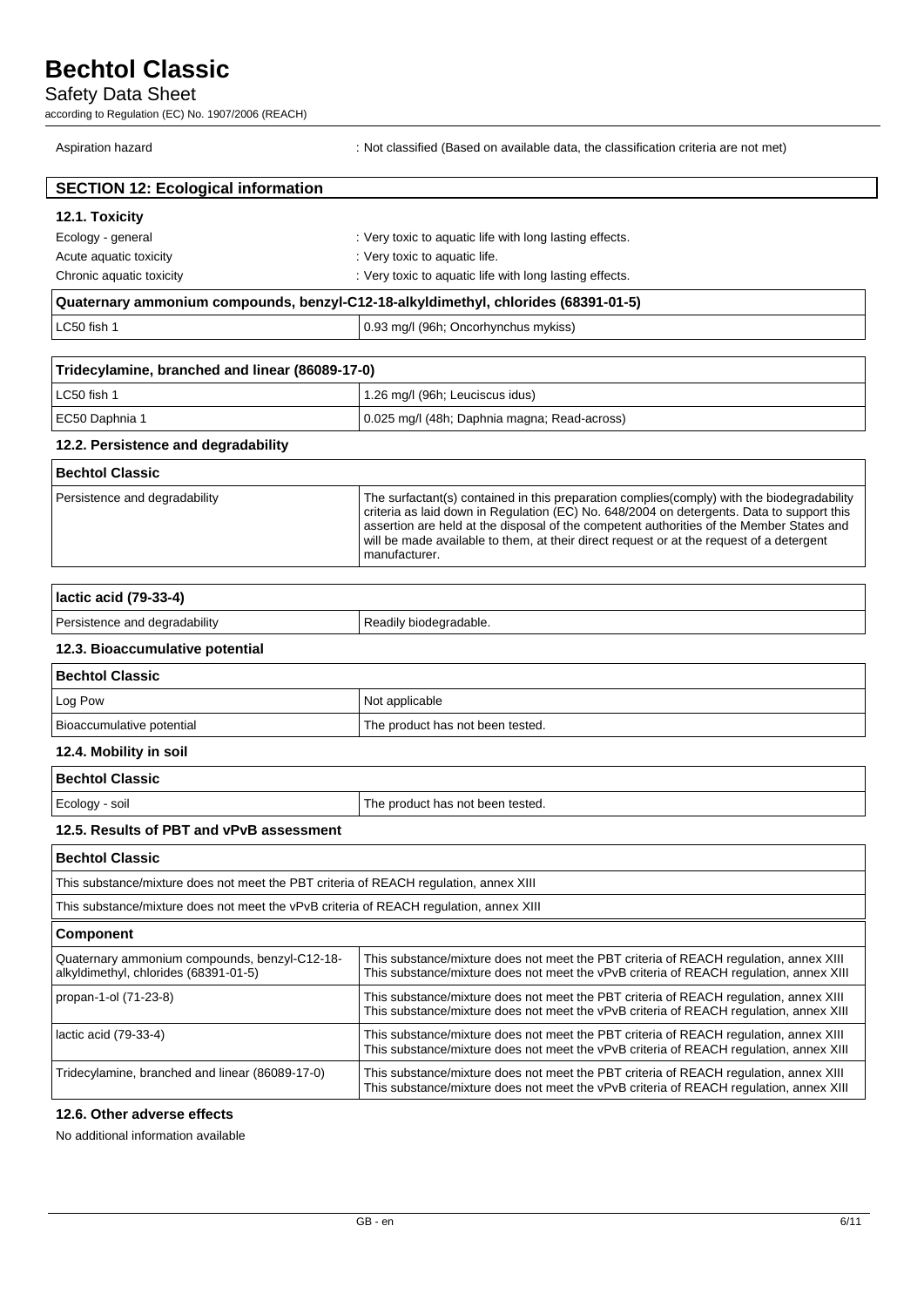## Safety Data Sheet

according to Regulation (EC) No. 1907/2006 (REACH)

### **SECTION 13: Disposal considerations**

#### **13.1. Waste treatment methods**

- Waste treatment methods : Disposal must be done according to official regulations. European waste catalogue. Do not dispose of with domestic waste. Do not discharge into drains or the environment.
- Additional information : Flammable vapours may accumulate in the container.
- European List of Waste (LoW) code : 07 06 01<sup>\*</sup> aqueous washing liquids and mother liquors
- HP Code : HP3 "Flammable:"

— flammable liquid waste: liquid waste having a flash point below 60 °C or waste gas oil, diesel and light heating oils having a flash point > 55 °C and ≤ 75 °C;

— flammable pyrophoric liquid and solid waste: solid or liquid waste which, even in small quantities, is liable to ignite within five minutes after coming into contact with air; flammable solid waste: solid waste which is readily combustible or may cause or contribute to fire through friction;

— flammable gaseous waste: gaseous waste which is flammable in air at 20 °C and a standard pressure of 101.3 kPa;

— water reactive waste: waste which, in contact with water, emits flammable gases in dangerous quantities;

— other flammable waste: flammable aerosols, flammable self-heating waste, flammable organic peroxides and flammable self-reactive waste.

HP8 - "Corrosive:" waste which on application can cause skin corrosion.

HP14 - "Ecotoxic:" waste which presents or may present immediate or delayed risks for one or more sectors of the environment

## **SECTION 14: Transport information**

In accordance with ADR / RID / IMDG / IATA / ADN **ADR IMDG IATA ADN RID 14.1. UN number** 2920 2920 2920 2920 2920 **14.2. UN proper shipping name** CORROSIVE LIQUID, FLAMMABLE, N.O.S. (propan-1-ol ; Tridecylamine, branched and linear ; Tridecylamine, branched and linear) CORROSIVE LIQUID, FLAMMABLE, N.O.S. (propan-1-ol ; Tridecylamine, branched and linear) Corrosive liquid, flammable, n.o.s. (propan-1-ol ; Tridecylamine, branched and linear) CORROSIVE LIQUID, FLAMMABLE, N.O.S. (propan-1-ol ; Tridecylamine, branched and linear) CORROSIVE LIQUID, FLAMMABLE, N.O.S. (propan-1-ol ; Tridecylamine, branched and linear) **Transport document description** UN 2920 CORROSIVE LIQUID, FLAMMABLE, N.O.S. (propan-1-ol ; Tridecylamine, branched and linear ; Tridecylamine, branched and linear), 8 (3), II, (D/E), **ENVIRONMENTALLY HAZARDOUS** UN 2920 CORROSIVE LIQUID, FLAMMABLE, N.O.S. (propan-1-ol ; Tridecylamine, branched and linear), 8 (3), II, **MARINE** POLLUTANT/ENVIRONME NTALLY HAZARDOUS UN 2920 Corrosive liquid, flammable, n.o.s. (propan-1-ol ; Tridecylamine, branched and linear), 8 (3), II, ENVIRONMENTALLY HAZARDOUS UN 2920 CORROSIVE LIQUID, FLAMMABLE, N.O.S. (propan-1-ol ; Tridecylamine, branched and linear), 8 (3), II, **ENVIRONMENTALLY HAZARDOUS** UN 2920 CORROSIVE LIQUID, FLAMMABLE, N.O.S. (propan-1-ol ; Tridecylamine, branched and linear), 8 (3), II, **ENVIRONMENTALLY HAZARDOUS 14.3. Transport hazard class(es)** 8 (3) 8 (3) 8 (3) 8 (3) 8 (3) 8 (3) 8 (3) **14.4. Packing group** II II II II II II II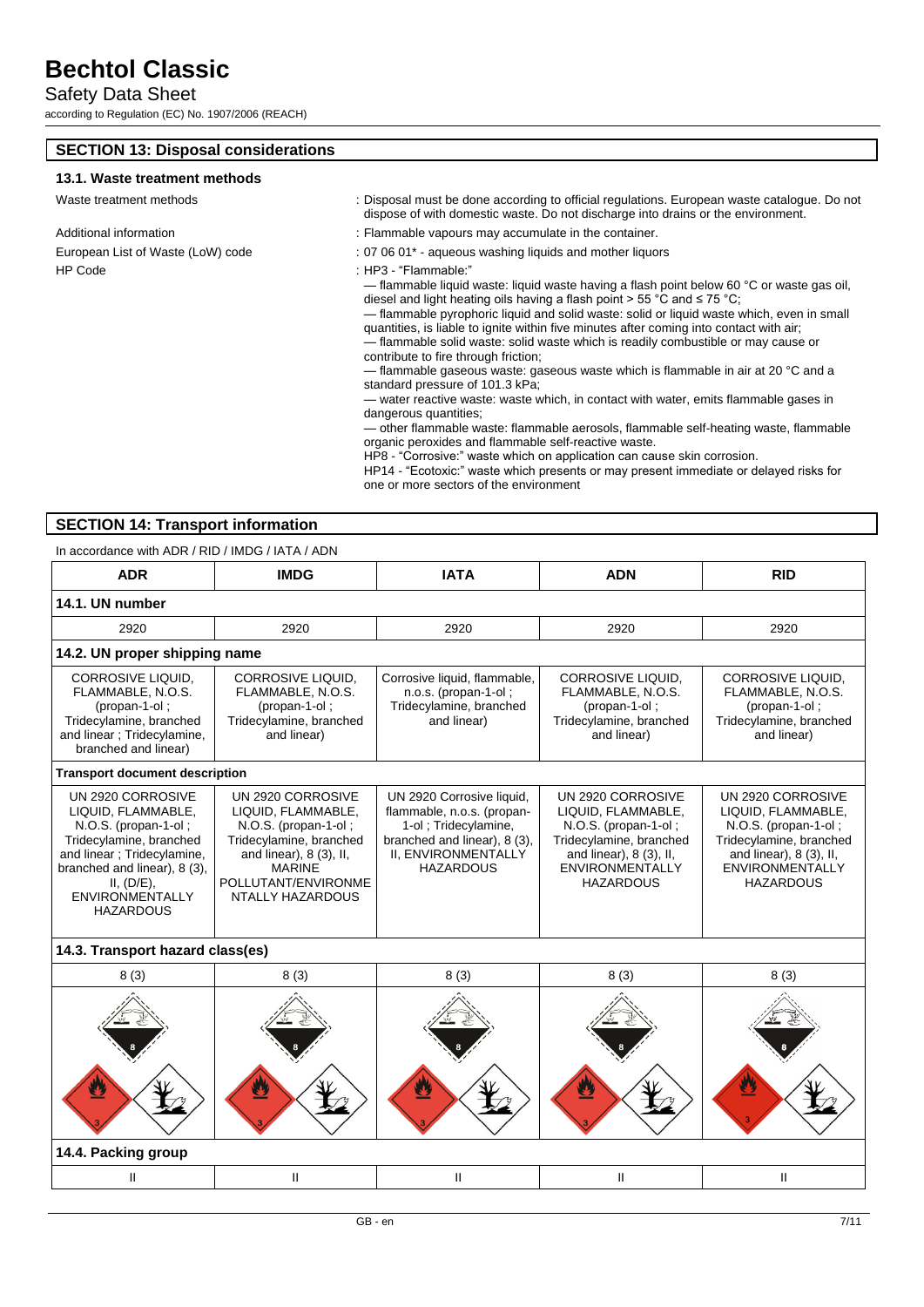# Safety Data Sheet

according to Regulation (EC) No. 1907/2006 (REACH)

| 14.5. Environmental hazards                           |                                                                |                                       |                                       |                                       |
|-------------------------------------------------------|----------------------------------------------------------------|---------------------------------------|---------------------------------------|---------------------------------------|
| Dangerous for the<br>environment: Yes                 | Dangerous for the<br>environment: Yes<br>Marine pollutant: Yes | Dangerous for the<br>environment: Yes | Dangerous for the<br>environment: Yes | Dangerous for the<br>environment: Yes |
| Tridecylamine, branched and linear                    |                                                                |                                       |                                       |                                       |
| 14.6. Special precautions for user                    |                                                                |                                       |                                       |                                       |
| <b>Overland transport</b>                             |                                                                |                                       |                                       |                                       |
| Classification code (ADR)                             | :CF1                                                           |                                       |                                       |                                       |
| Special provisions (ADR)                              | :274                                                           |                                       |                                       |                                       |
| Limited quantities (ADR)                              | : 11                                                           |                                       |                                       |                                       |
| Excepted quantities (ADR)                             | : E2                                                           |                                       |                                       |                                       |
| Transport category (ADR)                              | : 2                                                            |                                       |                                       |                                       |
| Hazard identification number (Kemler No.)             | :83                                                            |                                       |                                       |                                       |
| Orange plates                                         |                                                                | 83<br><b>2920</b>                     |                                       |                                       |
| Tunnel restriction code (ADR)                         | : D/E                                                          |                                       |                                       |                                       |
| <b>Transport by sea</b>                               |                                                                |                                       |                                       |                                       |
| Special provisions (IMDG)                             | : 274                                                          |                                       |                                       |                                       |
| Limited quantities (IMDG)                             | : 1 L                                                          |                                       |                                       |                                       |
| Excepted quantities (IMDG)                            | E2                                                             |                                       |                                       |                                       |
| EmS-No. (Fire)                                        | $:$ F-E                                                        |                                       |                                       |                                       |
| EmS-No. (Spillage)                                    | $: S-C$                                                        |                                       |                                       |                                       |
| Stowage and handling (IMDG)                           |                                                                | : SW1, SW2                            |                                       |                                       |
| Air transport                                         |                                                                |                                       |                                       |                                       |
| PCA Excepted quantities (IATA)                        | E2                                                             |                                       |                                       |                                       |
| PCA Limited quantities (IATA)                         | : Y840                                                         |                                       |                                       |                                       |
| PCA limited quantity max net quantity (IATA)          | : 0.5L                                                         |                                       |                                       |                                       |
| PCA packing instructions (IATA)                       | :851                                                           |                                       |                                       |                                       |
| PCA max net quantity (IATA)                           | :1L                                                            |                                       |                                       |                                       |
| CAO max net quantity (IATA)                           | : 30L                                                          |                                       |                                       |                                       |
| Inland waterway transport                             |                                                                |                                       |                                       |                                       |
| Classification code (ADN)                             | : CF1                                                          |                                       |                                       |                                       |
| Special provisions (ADN)                              | :274                                                           |                                       |                                       |                                       |
| Limited quantities (ADN)                              | : 1 L                                                          |                                       |                                       |                                       |
| Excepted quantities (ADN)                             | $\div$ E2                                                      |                                       |                                       |                                       |
| Carriage permitted (ADN)                              | : $\mathsf T$                                                  |                                       |                                       |                                       |
|                                                       |                                                                |                                       |                                       |                                       |
| Rail transport                                        | : CF1                                                          |                                       |                                       |                                       |
| Classification code (RID)<br>Special provisions (RID) |                                                                |                                       |                                       |                                       |
| Limited quantities (RID)                              | : 274<br>: 1L                                                  |                                       |                                       |                                       |
|                                                       |                                                                |                                       |                                       |                                       |
| Excepted quantities (RID)                             | E2                                                             |                                       |                                       |                                       |
| Transport category (RID)                              | : 2                                                            |                                       |                                       |                                       |

### **14.7. Transport in bulk according to Annex II of Marpol and the IBC Code**

Not applicable

# **SECTION 15: Regulatory information**

Hazard identification number (RID) : 83

## **15.1. Safety, health and environmental regulations/legislation specific for the substance or mixture**

### **15.1.1. EU-Regulations**

The following restrictions are applicable according to Annex XVII of the REACH Regulation (EC) No 1907/2006: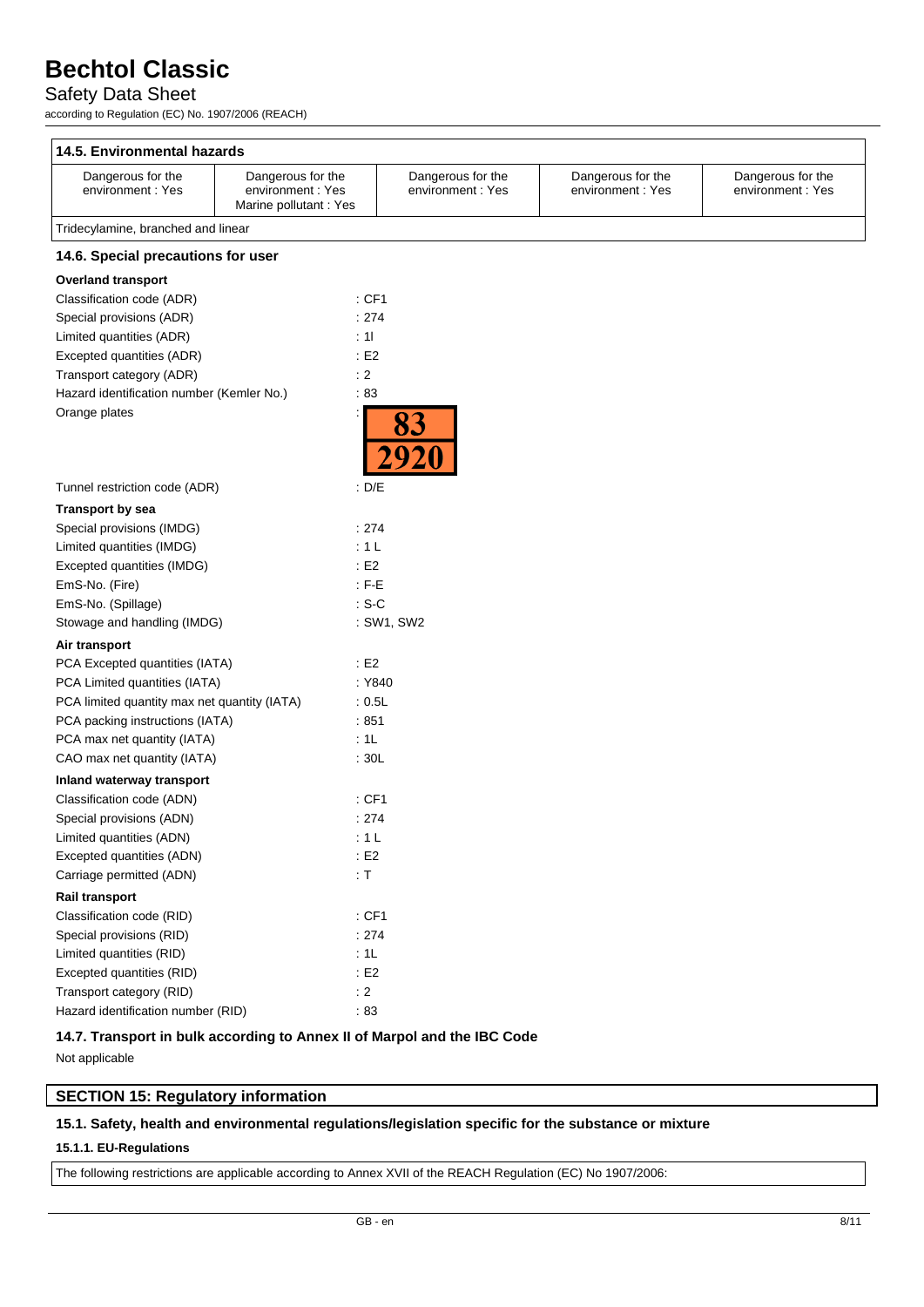# Safety Data Sheet

according to Regulation (EC) No. 1907/2006 (REACH)

| 3. Liquid substances or mixtures which are regarded as dangerous in<br>accordance with Directive 1999/45/EC or are fulfilling the criteria for any<br>of the following hazard classes or categories set out in Annex I to<br>Regulation (EC) No 1272/2008                                                                                                                                                             | propan-1-ol                                                                                                                                                     |
|-----------------------------------------------------------------------------------------------------------------------------------------------------------------------------------------------------------------------------------------------------------------------------------------------------------------------------------------------------------------------------------------------------------------------|-----------------------------------------------------------------------------------------------------------------------------------------------------------------|
| 3(a) Substances or mixtures fulfilling the criteria for any of the following<br>hazard classes or categories set out in Annex I to Regulation (EC) No<br>1272/2008: Hazard classes 2.1 to 2.4, 2.6 and 2.7, 2.8 types A and B,<br>2.9, 2.10, 2.12, 2.13 categories 1 and 2, 2.14 categories 1 and 2, 2.15<br>types A to F                                                                                             | Bechtol Classic - propan-1-ol                                                                                                                                   |
| 3(b) Substances or mixtures fulfilling the criteria for any of the following<br>hazard classes or categories set out in Annex I to Regulation (EC) No<br>1272/2008: Hazard classes 3.1 to 3.6, 3.7 adverse effects on sexual<br>function and fertility or on development, 3.8 effects other than narcotic<br>effects, 3.9 and 3.10                                                                                    | Bechtol Classic - Quaternary ammonium compounds, benzyl-C12-18-<br>alkyldimethyl, chlorides - propan-1-ol - lactic acid - Tridecylamine,<br>branched and linear |
| 3(c) Substances or mixtures fulfilling the criteria for any of the following<br>hazard classes or categories set out in Annex I to Regulation (EC) No<br>1272/2008: Hazard class 4.1                                                                                                                                                                                                                                  | Bechtol Classic - Quaternary ammonium compounds, benzyl-C12-18-<br>alkyldimethyl, chlorides - Tridecylamine, branched and linear                                |
| 40. Substances classified as flammable gases category 1 or 2,<br>flammable liquids categories 1, 2 or 3, flammable solids category 1 or 2,<br>substances and mixtures which, in contact with water, emit flammable<br>gases, category 1, 2 or 3, pyrophoric liquids category 1 or pyrophoric<br>solids category 1, regardless of whether they appear in Part 3 of Annex<br>VI to Regulation (EC) No 1272/2008 or not. | propan-1-ol                                                                                                                                                     |

Contains no substance on the REACH candidate list Contains no REACH Annex XIV substances

Other information, restriction and prohibition regulations

: Take note of Directive 94/33/EC on the protection of young people at work.

| Seveso III Part I (Categories of dangerous substances)                                          | Qualifying quantity (tonnes) |            |
|-------------------------------------------------------------------------------------------------|------------------------------|------------|
|                                                                                                 | <b>Lower-tier</b>            | Upper-tier |
| <b>P5c FLAMMABLE LIQUIDS</b><br>Flammable liquids, Categories 2 or 3 not covered by P5a and P5b | 5000                         | 50000      |
| E1 Hazardous to the Aquatic Environment in Category Acute 1 or Chronic 1                        | 100                          | 200        |

#### **15.1.2. National regulations**

No additional information available

#### **15.2. Chemical safety assessment**

No chemical safety assessment has been carried out

## **SECTION 16: Other information**

| Abbreviations and acronyms: |                                                                                                   |  |  |
|-----------------------------|---------------------------------------------------------------------------------------------------|--|--|
| <b>ADR</b>                  | European Agreement concerning the International Carriage of Dangerous Goods by Road               |  |  |
| <b>ATE</b>                  | <b>Acute Toxicity Estimate</b>                                                                    |  |  |
| <b>CLP</b>                  | Classification Labelling Packaging Regulation; Regulation (EC) No 1272/2008                       |  |  |
| <b>EC50</b>                 | Median effective concentration                                                                    |  |  |
| IATA                        | International Air Transport Association                                                           |  |  |
| <b>IMDG</b>                 | International Maritime Dangerous Goods                                                            |  |  |
| <b>LC50</b>                 | Median lethal concentration                                                                       |  |  |
| LD50                        | Median lethal dose                                                                                |  |  |
| <b>PBT</b>                  | <b>Persistent Bioaccumulative Toxic</b>                                                           |  |  |
| <b>REACH</b>                | Registration, Evaluation, Authorisation and Restriction of Chemicals Regulation (EC) No 1907/2006 |  |  |
| <b>RID</b>                  | Regulations concerning the International Carriage of Dangerous Goods by Rail                      |  |  |
| <b>SDS</b>                  | <b>Safety Data Sheet</b>                                                                          |  |  |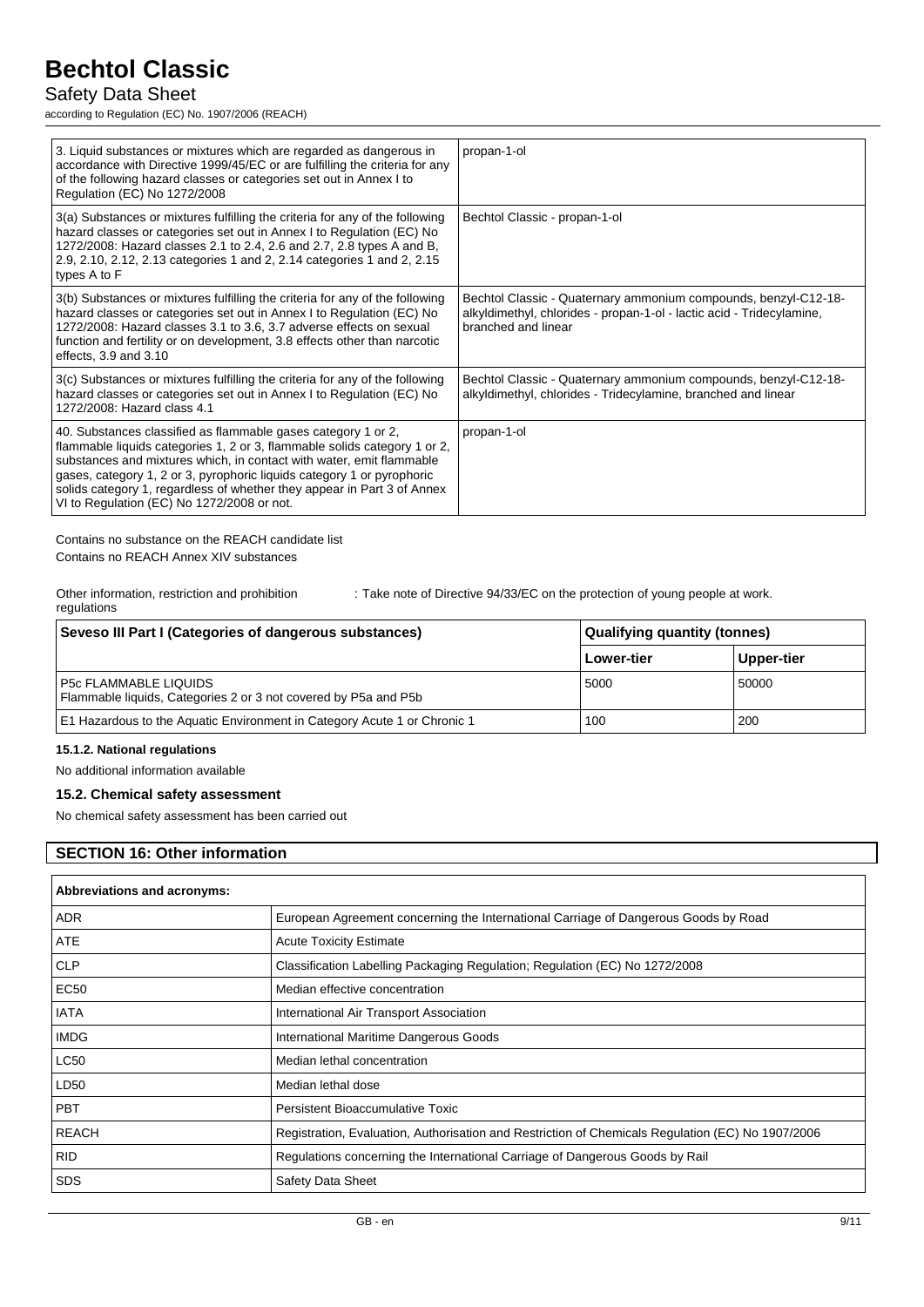# Safety Data Sheet

according to Regulation (EC) No. 1907/2006 (REACH)

| vPvB                                            | Very Persistent and Very Bioaccumulative                                                        |                                                                                                                           |  |  |
|-------------------------------------------------|-------------------------------------------------------------------------------------------------|---------------------------------------------------------------------------------------------------------------------------|--|--|
| <b>ADN</b>                                      | European Agreement concerning the International Carriage of Dangerous Goods by Inland Waterways |                                                                                                                           |  |  |
| <b>BCF</b>                                      | <b>Bioconcentration factor</b>                                                                  |                                                                                                                           |  |  |
| <b>DMEL</b>                                     | Derived Minimal Effect level                                                                    |                                                                                                                           |  |  |
| <b>DNEL</b>                                     | Derived-No Effect Level                                                                         |                                                                                                                           |  |  |
| <b>IARC</b>                                     | International Agency for Research on Cancer                                                     |                                                                                                                           |  |  |
| LOAEL                                           | Lowest Observed Adverse Effect Level                                                            |                                                                                                                           |  |  |
| <b>NOAEC</b>                                    | No-Observed Adverse Effect Concentration                                                        |                                                                                                                           |  |  |
| <b>NOAEL</b>                                    |                                                                                                 | No-Observed Adverse Effect Level                                                                                          |  |  |
| <b>NOEC</b>                                     |                                                                                                 | No-Observed Effect Concentration                                                                                          |  |  |
| OECD                                            |                                                                                                 | Organisation for Economic Co-operation and Development                                                                    |  |  |
| <b>PNEC</b>                                     |                                                                                                 | <b>Predicted No-Effect Concentration</b>                                                                                  |  |  |
| <b>STP</b>                                      | Sewage treatment plant                                                                          |                                                                                                                           |  |  |
| <b>TLM</b>                                      | Median Tolerance Limit                                                                          |                                                                                                                           |  |  |
| Data sources                                    |                                                                                                 | : MSDSs of the suppliers. ECHA (European Chemicals Agency).                                                               |  |  |
| Department issuing data<br>specification sheet: | : KFT Chemieservice GmbH                                                                        | Im Leuschnerpark. 3 64347 Griesheim                                                                                       |  |  |
|                                                 |                                                                                                 | Postfach 1451 64345 Griesheim                                                                                             |  |  |
|                                                 | Germany                                                                                         |                                                                                                                           |  |  |
|                                                 | Phone: +49 6155-8981-400                                                                        | Fax: +49 6155 8981-500                                                                                                    |  |  |
| Contact person                                  |                                                                                                 | Safety Data Sheet Service: +49 6155 8981-522<br>: Dr. Johann Klassen                                                      |  |  |
| Full text of H- and EUH-statements:             |                                                                                                 |                                                                                                                           |  |  |
|                                                 |                                                                                                 |                                                                                                                           |  |  |
| Acute Tox. 4 (Oral)                             |                                                                                                 | Acute toxicity (oral), Category 4                                                                                         |  |  |
| Aquatic Acute 1                                 |                                                                                                 | Hazardous to the aquatic environment - Acute Hazard, Category 1                                                           |  |  |
| Aquatic Chronic 1                               |                                                                                                 | Hazardous to the aquatic environment - Chronic Hazard, Category 1                                                         |  |  |
| Eye Dam. 1<br>Flam. Liq. 2                      | Serious eye damage/eye irritation, Category 1                                                   |                                                                                                                           |  |  |
| Flam. Liq. 3                                    |                                                                                                 | Flammable liquids, Category 2                                                                                             |  |  |
| Skin Corr, 1B                                   |                                                                                                 | Flammable liquids, Category 3                                                                                             |  |  |
|                                                 |                                                                                                 | Skin corrosion/irritation, Category 1B                                                                                    |  |  |
| Skin Irrit. 2                                   | Skin corrosion/irritation, Category 2                                                           |                                                                                                                           |  |  |
| STOT SE 3                                       | Specific target organ toxicity - Single exposure, Category 3, Narcosis                          |                                                                                                                           |  |  |
| H <sub>225</sub>                                | Highly flammable liquid and vapour.                                                             |                                                                                                                           |  |  |
| H226                                            | Flammable liquid and vapour.                                                                    |                                                                                                                           |  |  |
| H302                                            | Harmful if swallowed.                                                                           |                                                                                                                           |  |  |
| H314                                            | Causes severe skin burns and eye damage.                                                        |                                                                                                                           |  |  |
| H315                                            | Causes skin irritation.                                                                         |                                                                                                                           |  |  |
| H318                                            | Causes serious eye damage.                                                                      |                                                                                                                           |  |  |
| H336                                            | May cause drowsiness or dizziness.                                                              |                                                                                                                           |  |  |
| H400                                            | Very toxic to aquatic life.                                                                     |                                                                                                                           |  |  |
| H410                                            | Very toxic to aquatic life with long lasting effects.                                           |                                                                                                                           |  |  |
|                                                 |                                                                                                 | Classification and procedure used to derive the classification for mixtures according to Regulation (EC) 1272/2008 [CLP]: |  |  |
| Flam. Liq. 3                                    | H226                                                                                            | On basis of test data                                                                                                     |  |  |
| Skin Corr. 1B                                   | H314                                                                                            | Calculation method                                                                                                        |  |  |
| Eye Dam. 1                                      | H318                                                                                            | Calculation method                                                                                                        |  |  |